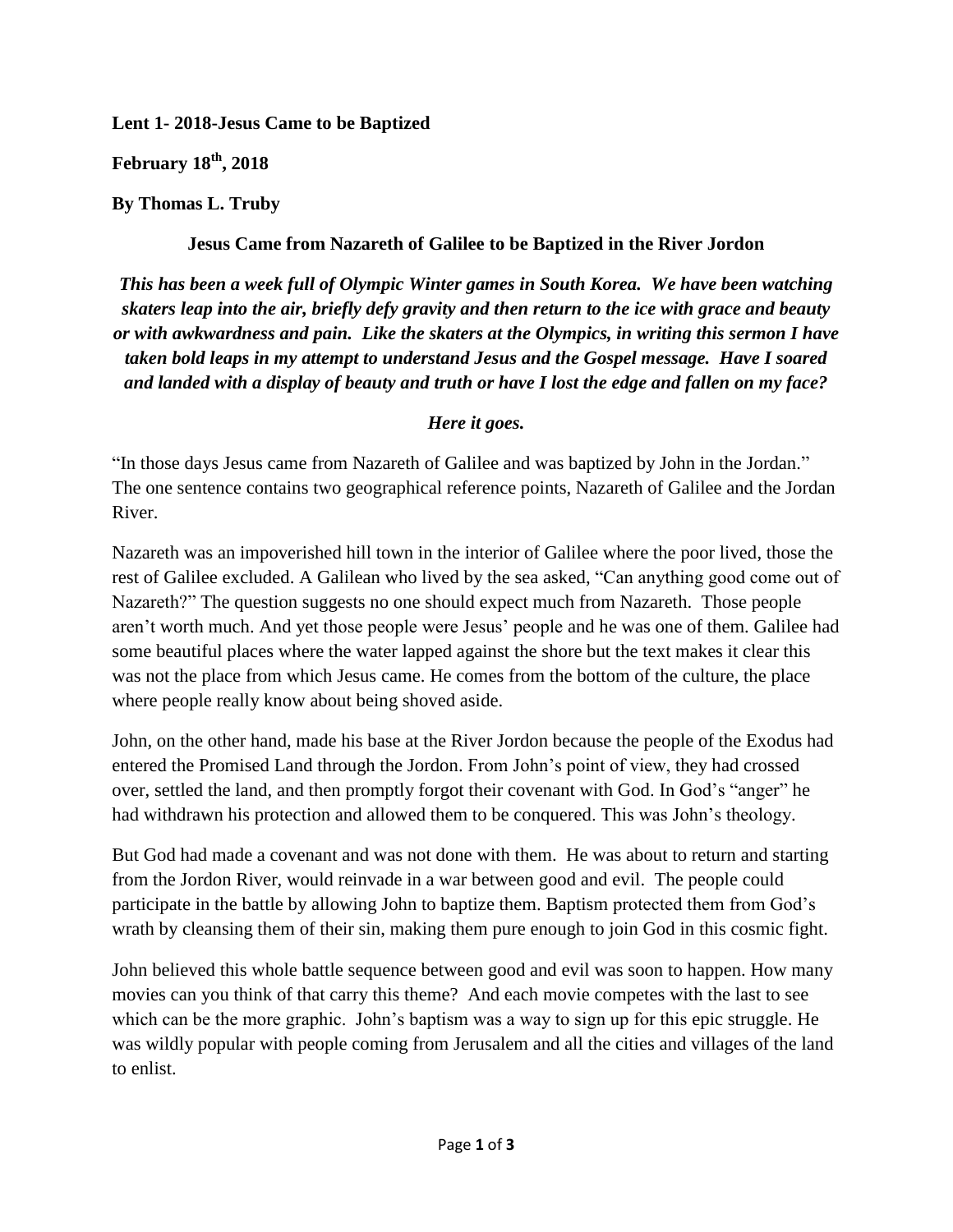In the midst of this excitement, when it was most popular to enlist, and just before the authorities clamped down and imprisoned John, Jesus came to be baptized. This was a unique and shortlived time and Jesus' coming underscored the need for change. But Jesus has a vision much larger than John's that he thinks will show the nonviolence of God while undercutting the power of violence over the human species.

Jesus agrees that God is about to act, but his saving act will be nonviolent. It has to be or it won't work. Violence only leads to more violence. Jesus knows the only response to violence that works is forgiveness and that comes at a cost. Jesus will symbolically cross the Jordon and bring a new wisdom to all humanity. Not only will he bring a new wisdom, he will allow himself to be put in the position where he can offer forgiveness; a forgiveness that counters and undercuts all violence.

Having decided this he enters the waters and John's strong hands of retributive violence push him under the flood of violence that washes through history. On the cross at the end of Lent and after forgiving us, he will drown in our violence but three days later God will raise him up.

But is he right to interpret history through this lens? No one in history had ever viewed things quite like this. Violence had always been seen as the energizer, not non-violence. He was taking a huge risk; testing his faith in his non-violent God few others could see.

"And just as he was coming up out of the water, he saw the heavens torn apart and the Spirit descending like a dove on him." The power to tear open the heavens combined with the gentleness of a dove – what a symbol. Better the heavens torn than a fellow human being, or maybe 17 of them, unless the count has changed overnight (The number killed in this week's school shooting in Florida). This tearing apart reveals the truth of a nonviolent and fully benevolent God who does not pit us against each other.

The young man who did the shooting is loved. He didn't need to strike out in violence to show his disappointment and rage with the world. He was loved and he still is. The truth is with the heavens torn apart, a dove descends, not a drone or a warhead or even distorted logic meant to justify violence. A dove: could there be a gentler, more compelling symbol?

"And a voice came from heaven, 'You are my Son, the Beloved; with you I am well pleased.'" Jesus didn't agree with John but could see a way to accomplish what John really wanted. He would use John's symbols but allow his own life to reveal a new depth to them. He didn't need to be over-against John, the way of violence, he could humble himself and be baptized by him as an expression of solidarity with all peoples' desire for peace. Choosing the way of peace was the reason the voice could say "You are my Son, the Beloved; with you I am well pleased."

"And the Spirit immediately drove him out into the wilderness." This Spirit that came looking like a dove drove him into the wilderness. Why? Was the testing a kind of necessary tempering to harden his resolve? You may have a plan that gives humanity a way out of their predicament